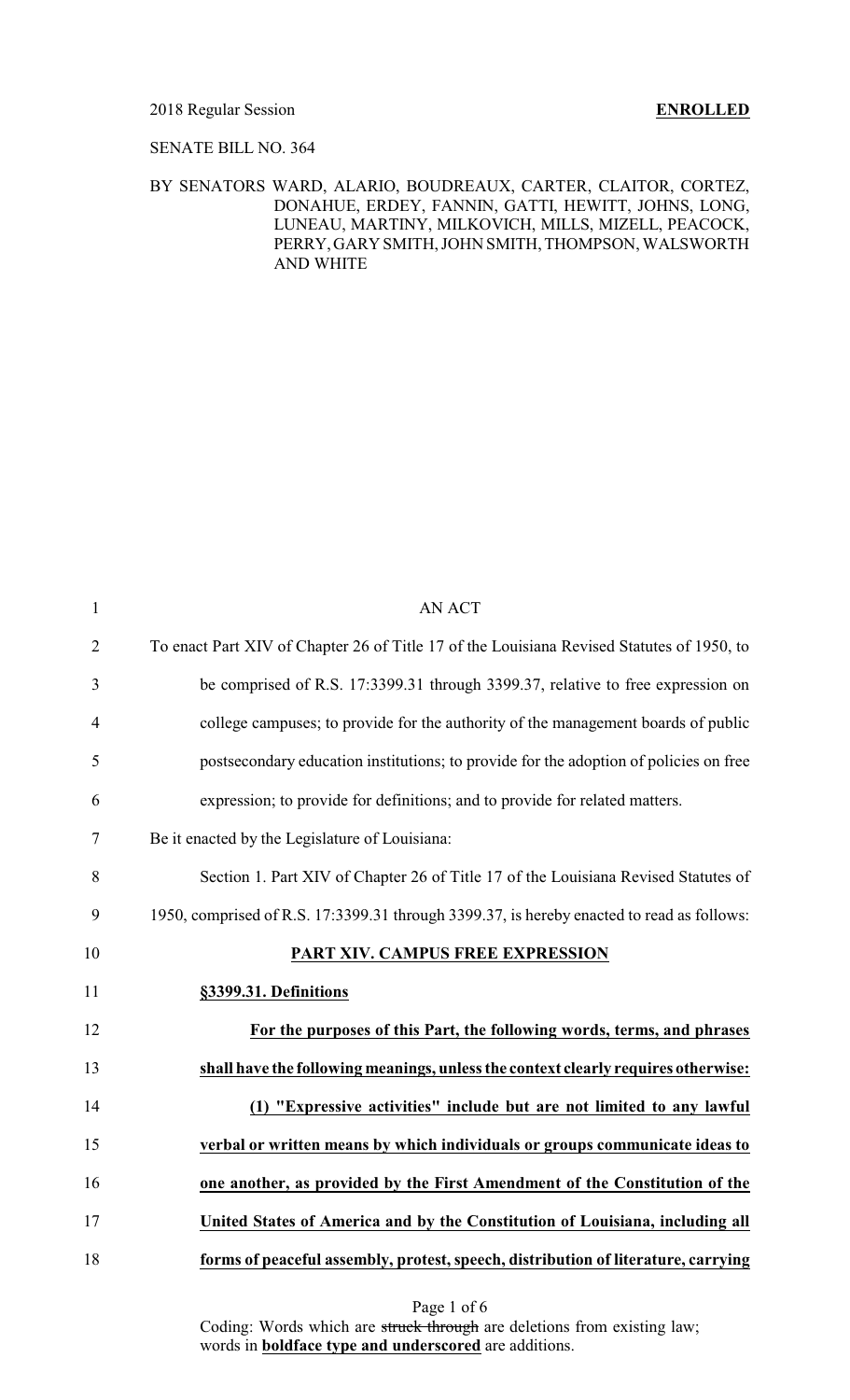| $\mathbf{1}$   | signs, and circulating petitions. This expressly excludes commercial activities    |
|----------------|------------------------------------------------------------------------------------|
| $\overline{2}$ | where individuals or groups are being compensated or attempting to advertise,      |
| 3              | market, or accrue financial gain to any individual, corporation, business, or      |
| 4              | organization.                                                                      |
| 5              | (2) "Outdoor areas" are outside areas generally accessible to the                  |
| 6              | majority of students, administrators, faculty, and staff, such as grassy areas,    |
| 7              | walkways, or other similar common areas, and do not include areas where            |
| 8              | access is restricted.                                                              |
| 9              | (3) "Student organization" means an officially recognized group at a               |
| 10             | public postsecondary education institution, or a group seeking official            |
| 11             | recognition, comprised of admitted students.                                       |
| 12             | §3399.32. Expressive activities; public postsecondary education institutions;      |
| 13             | protected                                                                          |
| 14             | A. Expressive activities at public postsecondary education institutions by         |
| 15             | students, administrators, faculty members, staff members, and invited guests       |
| 16             | are protected.                                                                     |
| 17             | B. Any person who wishes to engage in noncommercial expressive                     |
| 18             | activity on the campus of a public postsecondary education institution shall be    |
| 19             | permitted to do so freely, as long as the person's conduct is not unlawful and     |
| 20             | does not materially and substantially disrupt the functioning of the institution.  |
| 21             | C. The outdoor areas of a public postsecondary education institution               |
| 22             | shall be deemed traditional public forums and open to expressive activities.       |
| 23             | Nothing in this Part shall be interpreted as limiting the right of student         |
| 24             | expression elsewhere on campus.                                                    |
| 25             | D. A public postsecondary education institution may maintain and                   |
| 26             | enforce reasonable time, place, and manner restrictions narrowly tailored in       |
|                | service of a significant institutional interest only when such restrictions employ |
| 27             | clear, published, and content- and viewpoint-neutral criteria and provide for      |
| 28             |                                                                                    |
| 29             | ample alternative means of expression. Any such restrictions shall allow for       |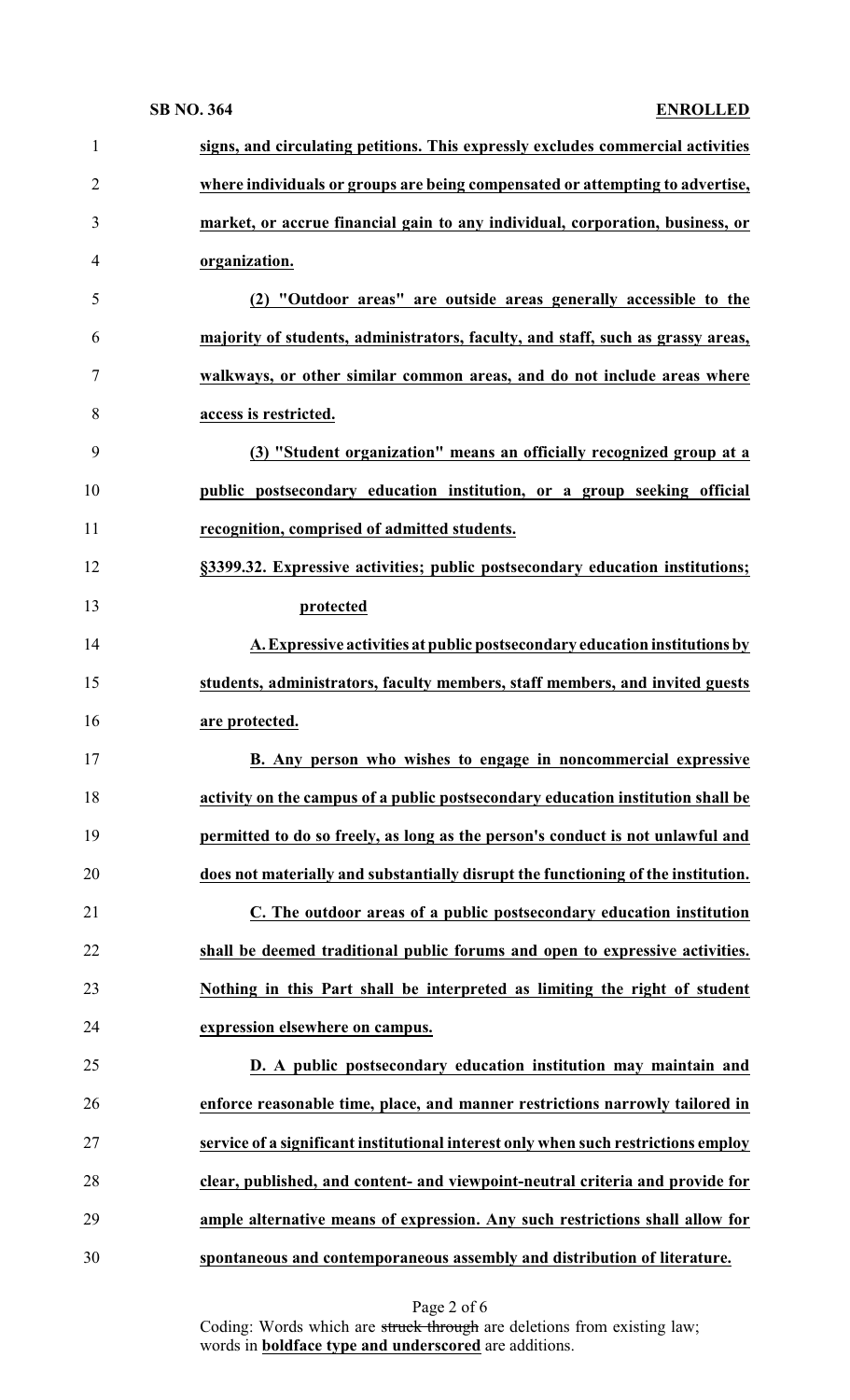| $\mathbf{1}$   | E. Nothing in this Part shall be interpreted as preventing institutions          |
|----------------|----------------------------------------------------------------------------------|
| $\overline{2}$ | from prohibiting, limiting, or restricting expression that the First Amendment   |
| 3              | of the Constitution of the United States of America does not protect, such as    |
| 4              | threats and expressions directed to provoke and likely to produce imminent       |
| 5              | lawless actions, or from prohibiting harassment.                                 |
| 6              | §3399.33. Freedom of association; student organizations                          |
| 7              | No public postsecondary education institution shall deny a belief-based          |
| 8              | student organization any benefit or privilege available to any other student     |
| 9              | organization, or otherwise discriminate against a belief-based organization,     |
| 10             | based on the expression of the organization, including any requirement that the  |
| 11             | leaders or members of the organization:                                          |
| 12             | (1) Affirm and adhere to the organization's sincerely held beliefs.              |
| 13             | (2) Comply with the organization's standards of conduct.                         |
| 14             | (3) Further the organization's mission or purpose, as defined by the             |
| 15             | organization.                                                                    |
|                |                                                                                  |
| 16             | §3399.34. Institutional policies on free expression                              |
| 17             | Each public postsecondary education institution shall develop policies,          |
| 18             | regulations, and expectations of students regarding free expression and          |
| 19             | association on campus that are consistent with this Part and the policies of its |
| 20             | management board. The policies shall outline the rights of students,             |
| 21             | administrators, faculty, and staff and shall:                                    |
| 22             | (1) Be made public in the institution's handbook, on its website, and            |
| 23             | through student orientation programs.                                            |
| 24             | (2) Be incorporated in the materials, programs, and procedures provided          |
| 25             | to all employees and students.                                                   |
| 26             | (3) Provide information regarding the procedures whereby a person                |
| 27             | aggrieved by a violation of this Part or the institution's policies on free      |
| 28             | expression may seek relief.                                                      |
| 29             | §3399.35. Management boards; policy on free expression                           |

Page 3 of 6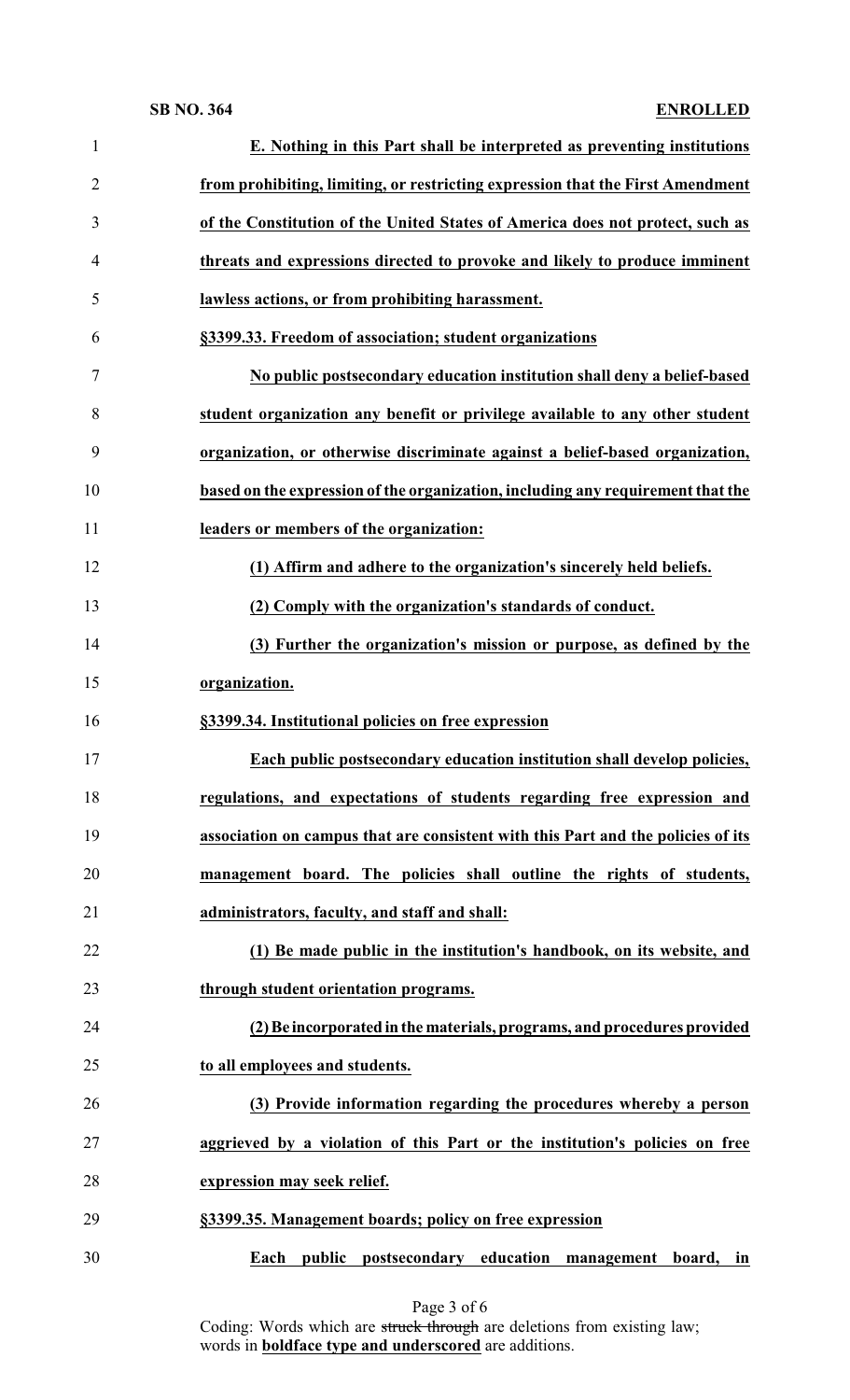| $\mathbf{1}$   | collaboration with the Board of Regents, shall develop and adopt policies on free    |
|----------------|--------------------------------------------------------------------------------------|
| $\overline{2}$ | expression that contain at least the following:                                      |
| 3              | (1) A statement that each institution shall strive to ensure the fullest             |
| 4              | degree of intellectual freedom and free expression.                                  |
| 5              | (2) A statement that it is not the proper role of an institution to shield           |
| 6              | individuals from speech protected by the First Amendment of the Constitution         |
| 7              | of the United States of America and Article I, Section 7 of the Constitution of      |
| 8              | Louisiana, and other applicable laws, including without limitation ideas and         |
| 9              | opinions they find unwelcome, disagreeable, or even deeply offensive.                |
| 10             | (3) A provision that students and faculty have the freedom to discuss any            |
| 11             | topic that presents itself, as provided under the First Amendment of the             |
| 12             | Constitution of the United States of America and Article I, Section 7 of the         |
| 13             | Constitution of Louisiana and other applicable laws permit and within the            |
| 14             | limits on time, place, and manner of expression that are consistent with this        |
| 15             | Part and that are necessary to achieve a significant institutional interest; such    |
| 16             | restrictions shall be published and provide ample alternative means of               |
| 17             | expression.                                                                          |
| 18             | (4) A provision that students and faculty may assemble and engage in                 |
| 19             | spontaneous expressive activity as long as such activity is not unlawful and does    |
| 20             | not materially and substantially disrupt the functioning of the institution,         |
| 21             | subject to the requirements of this Part.                                            |
| 22             | (5) A provision that any person lawfully present on a campus may                     |
| 23             | protest or demonstrate there. Protests and demonstrations that infringe upon         |
| 24             | the constitutional rights of others to engage in or listen to expressive activity by |
| 25             | creating a substantial and material disruption to the functioning of the             |
| 26             | institution or to someone's expressive activity shall not be permitted.              |
| 27             | (6) A provision that the public areas of campuses of each institution are            |
| 28             | traditional public forums that are open on the same terms to any speaker.            |
| 29             | (7) A provision that the policy supersedes and nullifies any provision in            |
| 30             | the policies and regulations of any institution that restricts speech on campus      |
|                |                                                                                      |

Page 4 of 6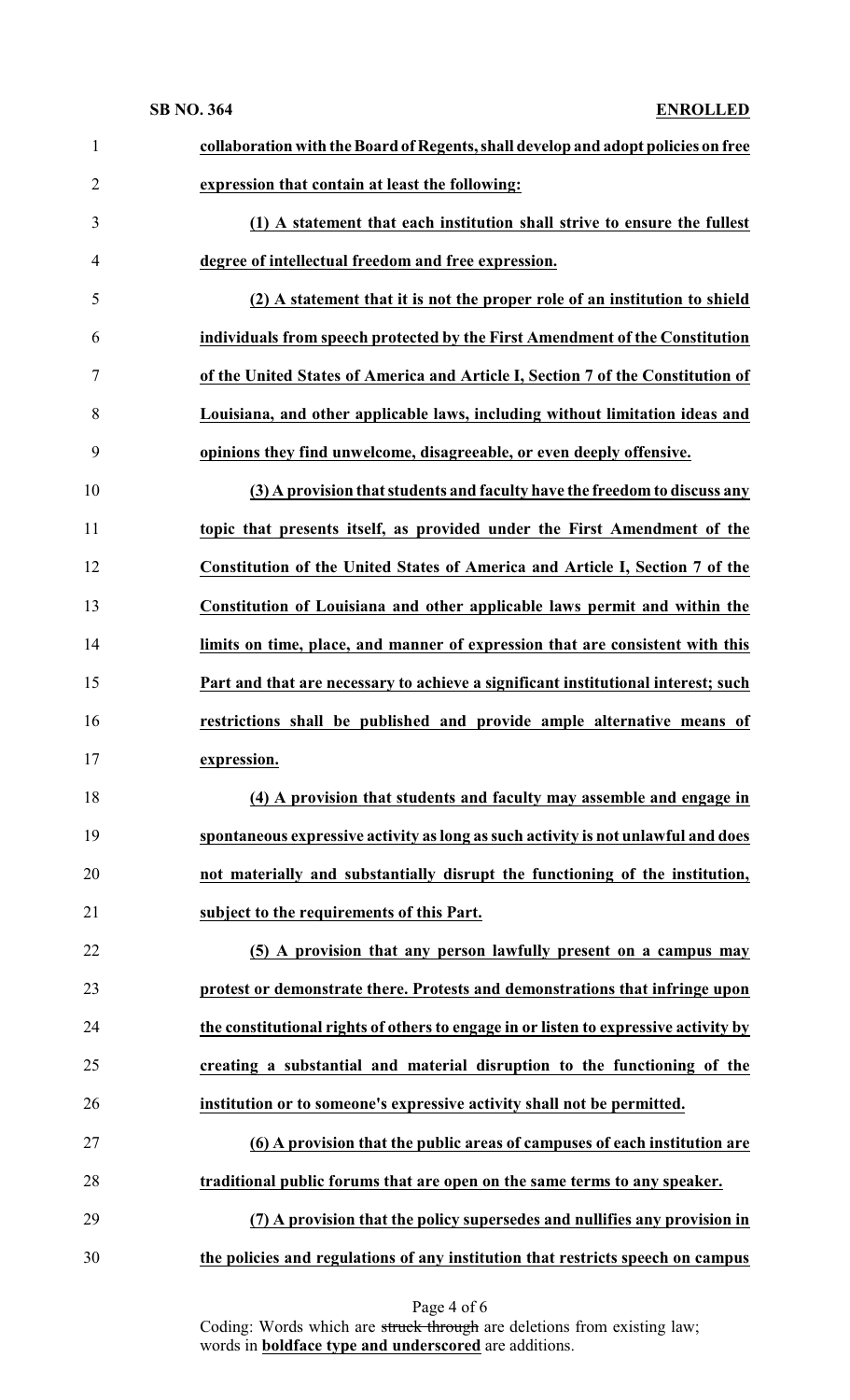| $\mathbf{1}$   | and that any such provision is therefore inconsistent with this policy on free                |
|----------------|-----------------------------------------------------------------------------------------------|
| $\overline{2}$ | expression. Each institution shall remove or revise any such provision in its                 |
| 3              | policies and regulations to ensure compatibility with this policy on free                     |
| 4              | expression.                                                                                   |
| 5              | §3399.36. Reports                                                                             |
| 6              | A. Each public postsecondary education institution shall submit a report                      |
| 7              | to the governor and the legislature by January 1, 2019, on the implementation                 |
| 8              | of the provisions of this Part.                                                               |
| 9              | B. Each institution shall annually submit a report to the governor and                        |
| 10             | the legislature regarding any barriers to or incidents against free expression                |
| 11             | that occurred at the institution. The report shall detail the barrier or incident             |
| 12             | as well as actions taken in response to the barrier or incident.                              |
| 13             | C. If an institution is sued for an alleged violation of a right guaranteed                   |
| 14             | by the First Amendment of the Constitution of the United States of America, the               |
| 15             | institution shall submit a supplementary report with a copy of the complaint to               |
| 16             | the governor and the state legislature within thirty days of receipt of the                   |
| 17             | complaint.                                                                                    |
| 18             | D. Each institution shall post all reports pursuant to this Section on its                    |
| 19             | website.                                                                                      |
| 20             | §3399.37. Regulations                                                                         |
| 21             | Each postsecondary public education management board shall adopt                              |
| 22             | policies to implement the provisions of this Part. Nothing in this Part shall be              |
| 23             | construed to prevent institutions from regulating student speech or activity that             |
| 24             | is prohibited by law. Except as further limited by this Part, institutions may                |
| 25             | restrict student expression only for expressive activity not protected by the First           |
| 26             | Amendment of the Constitution of the United States of America and Article I,                  |
| 27             | Section 7 of the Constitution of Louisiana and other applicable laws.                         |
| 28             | Section 2. This Act shall become effective upon signature by the governor or, if not          |
| 29             | signed by the governor, upon expiration of the time for bills to become law without signature |
| 30             | by the governor, as provided by Article III, Section 18 of the Constitution of Louisiana. If  |

Page 5 of 6